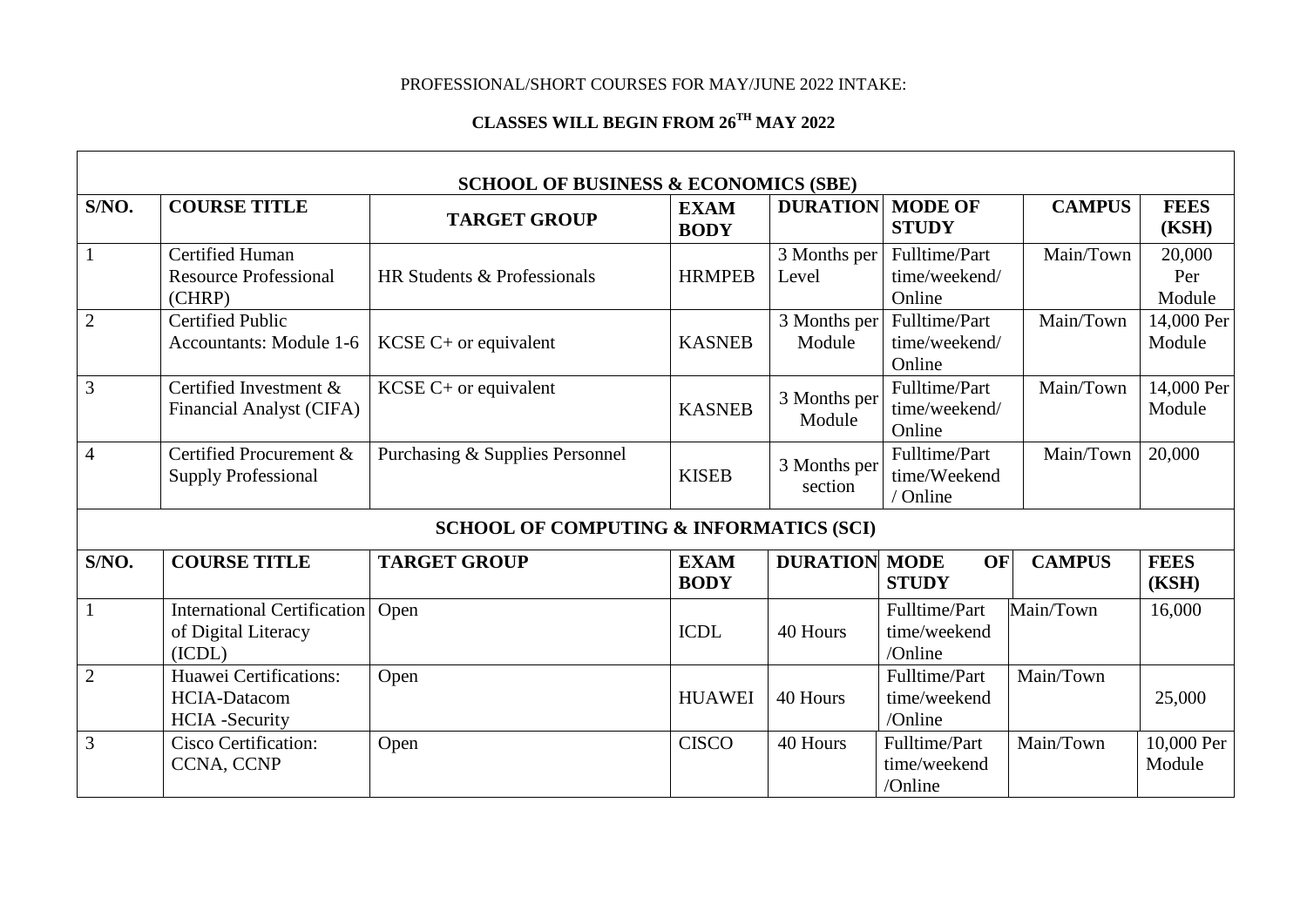| $\overline{4}$   | Certificate in CCTV<br>Installation                    | $KCSE$ D+ or equivalent                                                                                                        | <b>MUST</b> | 1 Week   | Fulltime/Part<br>time/weekend<br>/Online | Main/Town | 20,000                                             |
|------------------|--------------------------------------------------------|--------------------------------------------------------------------------------------------------------------------------------|-------------|----------|------------------------------------------|-----------|----------------------------------------------------|
|                  |                                                        | <b>SCHOOL OF ENGINEERING &amp; ARCHITECTURE (SEA)</b>                                                                          |             |          |                                          |           |                                                    |
| 1.               | <b>DRIVING</b>                                         | $18YRS+$                                                                                                                       | <b>NTSA</b> | 1 Month  | Fulltime/Part<br>time/weekend/<br>Online | Main/Town | 14,850                                             |
| 2.               | Plumbing & Pipe fitting<br>level 1                     | School leavers & Beginners OR 2<br><b>Years Prior Learning (PL) Experience</b>                                                 | <b>NITA</b> | 3 Months | Fulltime/Part<br>time/weekend/<br>Online | Main/Town | 20,000<br><b>TUITION</b><br>$+5000$<br><b>PPEs</b> |
| 3.               | Plumbing & Pipe fitting<br>level II                    | PLUMBING LEVEL I OR 2 Years<br>Prior Learning (PL) Experience                                                                  | <b>NITA</b> | 3 Months | Fulltime/Part<br>time/weekend/<br>Online | Main/Town | 20,000<br><b>TUITION</b><br>$+5000$<br><b>PPEs</b> |
| $\overline{4}$ . | Plumbing & Pipe fitting<br>level III                   | PLUMBING LEVEL II OR 2 Years<br>Prior Learning (PL) Experience                                                                 | <b>NITA</b> | 3 Months | Fulltime/Part<br>time/weekend/<br>Online | Main/Town | 20,000<br>TUITION<br>$+5000$<br><b>PPEs</b>        |
| 5 <sub>1</sub>   | <b>Gas Installation</b>                                | Certificate/Dip loma/Degree in<br>Mechanical Engineering OR Level I<br>(Plumbing) OR 2 Years Prior Learning<br>(PL) Experience | <b>NITA</b> | 3 Months | Fulltime/Part<br>time/weekend/<br>Online | Main/Town | 20,000<br><b>TUITION</b><br>$+5000$<br><b>PPEs</b> |
| 6.               |                                                        | Solar Hot water installation Certificate/Diploma/Degree in                                                                     | <b>NITA</b> | 3 Months | Fulltime/Part<br>time/weekend/           | Main/Town | 20,000<br><b>TUITION</b>                           |
| 7.               | Heating, Ventilation, Air<br>condition & Refrigeration | Certificate/Diploma/Degree in<br>Mechanical Engineering OR Level I<br>(Plumbing) OR 2 Years Prior Learning<br>(PL) Experience  | <b>NITA</b> | 3 Months | Fulltime/Part<br>time/weekend/<br>Online | Main/Town | 20,000<br><b>TUITION</b><br>$+5000$<br><b>PPEs</b> |
| 8.               | MEP drawings &<br>Interpretation (CAD)                 | Certificate/Diploma/Degree in<br>Mechanical Engineering OR Level I<br>(Plumbing) OR 2 Years Prior Learning                     | <b>NITA</b> | 3 Months | Fulltime/Part<br>time/weekend/<br>Online | Main/Town | 20,000<br>TUITION<br>$+5000$                       |